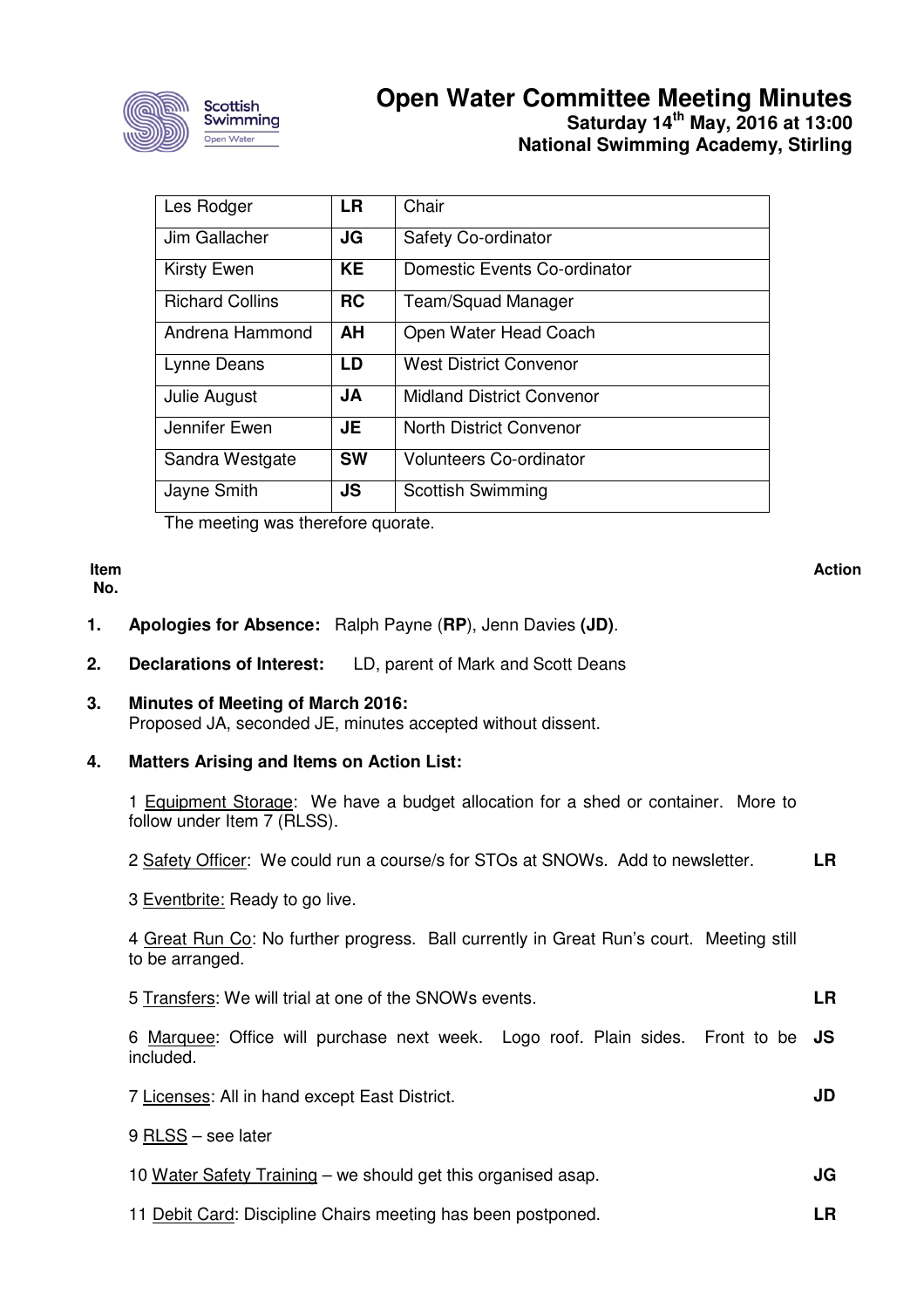13 Video: To be at Venacher. JS dealing but we need to get two quotes.

16 CPD Module: delivered.

17 Parkas: AH will discuss design with supplier. If possible we should get a sample or **AH**  two and then ask for pre-orders.

18 Pencil Buoys: Now less of a priority – remove from actions

19 STO Committee: meeting attended.

21 Rooms for SNOWs: – complete

23 Camping at Monikie: – organised

27 Venacher Challenges: – ready to go live.

28 Loch Ken Challenge: LD will discuss and agree with JS, based on Venacher **LD**  Challenge entry system

29 Team/Squad: – see later

30 Training Day: LR has contacted Lochore, 10<sup>th</sup> July is available but RLSS cannot LR cover. LR to establish if Lochore can provide the safety boat.

#### **5. Correspondence:**

Nothing that will not arise later.

#### **6. Budget:**

2016 requested budget has been approved including the one-off request for a shed/container.

#### **7. Partnership with RLSS:**

Open Water Rescue have made significant investment in equipment but are concerned that we might not stay with them. Conversely, we are concerned that OWR might be too busy for us.

They would like us to:

- 1. add links to them from our website.
- 2. add a reference to them on our swimmer information packs 2016.
- 3. add a reference to them on our entry forms in 2017.

They would also like to agree a Memorandum of Understanding. JS to consult with **JS**  Forbes prior to us drafting something.

OWR will prioritise our events but we have agreed to have reasonably firm draft dates agreed in October each year. OWR will not accept bookings for events for the following year in advance of October without asking us first.

Unanimous agreement to proceed with this.

RLSS OWR also have a plot of ground to put a container at Mollinsburn but need help with a container. They suggest that we should purchase this together. This to be **JG LR** costed prior to proceeding but agreed unanimously in principle.

**LR Events Events**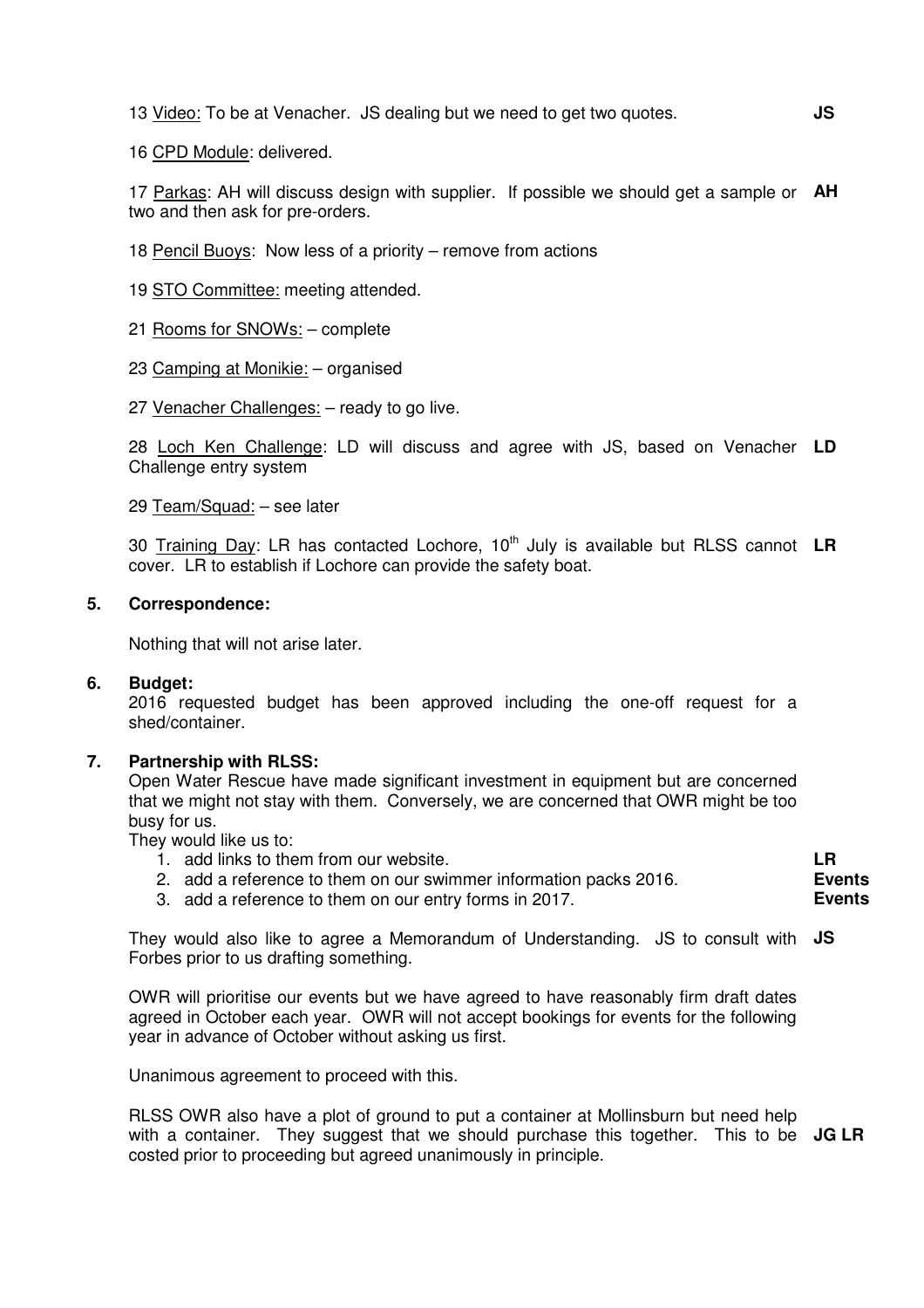#### **8. Domestic Events 2016:**

SNOWs: Kayaks – West Lothian but looking for more.

Red Cross cannot cover. JG has approached St Andrews and another group. This is the only concern re the event. LD has spoken with James Leitch and he has agreed to do catering. We should add an order form to the Entry Info. **KE/LR** 

Midland: Must use Monikie boats and drivers but second man needed for the two rescue boats (we will want to use RLSS OWR).

| JA will be visiting Monikie on Tuesday and will photograph boats. | JA |
|-------------------------------------------------------------------|----|
| Referee – Doug.                                                   |    |
| Kayaks – not got ten yet. Doug asking Sea Scouts.                 |    |
| LR will put out another newsletter containing the entry form.     | LR |
| JS can put out info via her contacts.                             |    |

Water Quality will need to be tested.

North: Held meeting at Morlich. Still okay. Sailing club will provide two boats (rescue and Referee boats). RLSS will prove one, perhaps two boats. Red Cross will provide four First Aiders.

JE has meeting this week with Wendy to discuss.

West: LD visited last week. Centre knows about the new event (Challenge). We can use the obstacles for the relay. Centre can provide a few wetsuits (which will be essential for the relay).

6 kayakers from the centre.

Priced for three boats (two safety and 1 ref).

LD thanked JG and Tony from RLSS OWR for the presentation they gave to West District Delegates Meeting.

East: Suggested date of 21<sup>st</sup> August discussed. This date clashes with other significant events. Not suitable for RLSS and also too close to the two Scottish Events. The Committee considered that 21<sup>st</sup> August was not an acceptable date.

LR to advise JD to seek an alternative date. However, there was concern that we are running out of potential dates.

Venacher Mile and Half Mile: In hand. Entries to go live.

Loch Ken Challenge: LD/JS to use the template for the Venacher Challenges for the **LD**  Loch Ken Challenge.

### **9. Team/ Squad:**

This year the top three swimmers from each age group will qualify. Discussion around whether we should put all forward but it was agreed that we should but perhaps warn some swimmers that the opposition will be tough.

Head OW Coach (AH) and Team Manager (RC) to select from qualifying events (Midland) and appoint Development Squad.

Potential Training Day  $10<sup>th</sup>$  July. AH and RC both available. LR to discuss details with Lochore.

**LR** 

Camps similar to last year, France and Cyprus. No invitation yet from Faros.

AH will be at ASA OW Nationals. RC may also attend.

AH has new job. Discussion. No problems from anyone with AH remaining in post.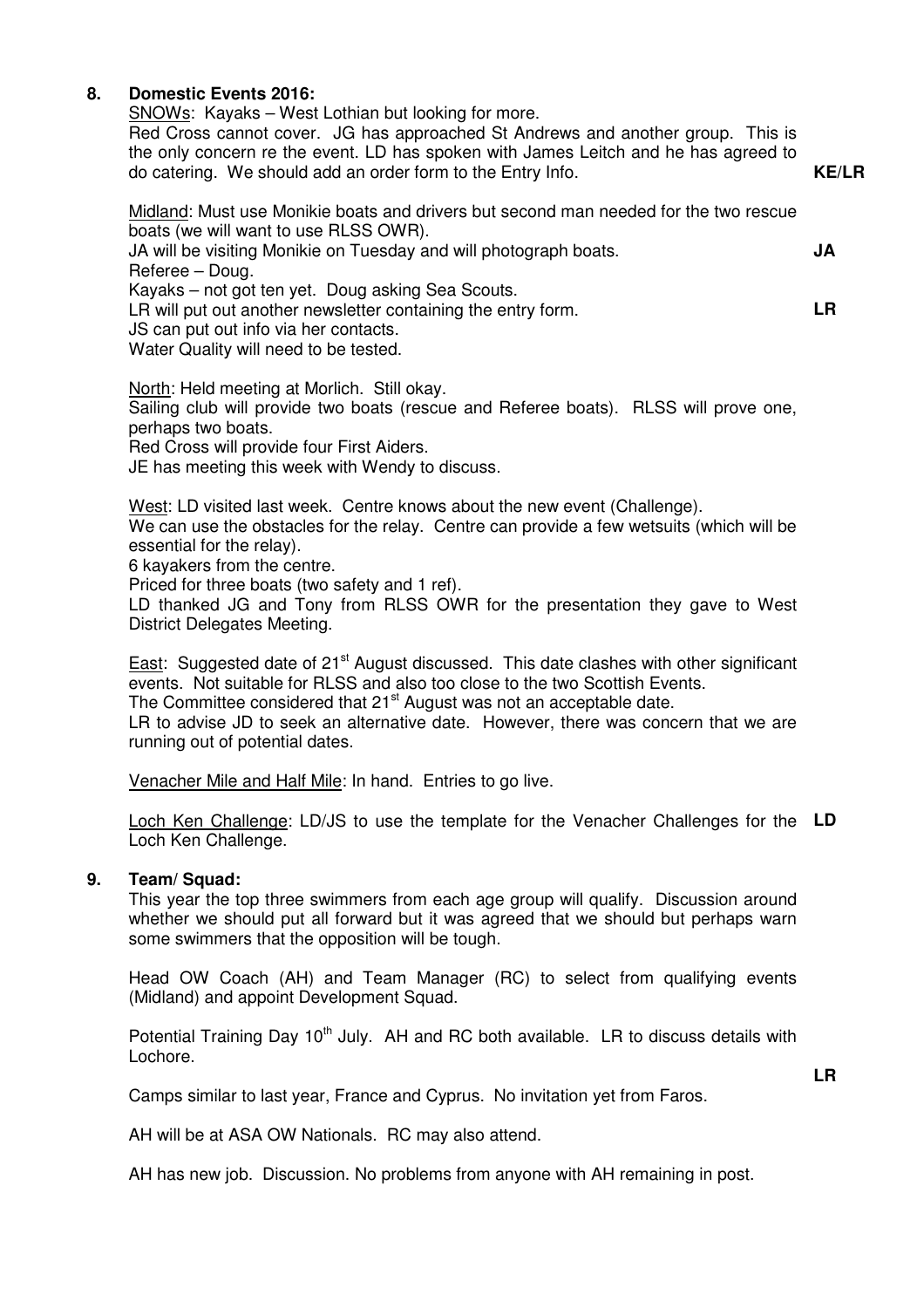Kit: agreed team Kit should be Royal Blue. Ordering is a slow process. We need to make some guesses or get a range of sizes and order as soon as we can.

Polo and cap in general. Parka for Team to France and/or Cyprus.

Development Squad: Polo and cap only.

#### **10. Safety:**

Nothing additional.

#### **11. Technical Officials:**

STO National Committee is keen to include STOs from the Disciplines, informally for the moment but probably formally with a rule change next year.

LR has volunteered the OW Committee to make a presentation on OW to the STO Seminar in September. Plenty of time to discuss and agree presentation. **LR** 

**12. Governance:**

Given the likely wetsuit rules in 2017 we should develop links with Aquasphere so that we can assist swimmers in that regard.

Brief discussion followed of options available for licensing. No decisions required before October.

#### **13. AOCB:**

LR to send SW current list of OW STOs.

**LR** 

Meeting closed 15:01.

**Next Committee Meeting:** The Sunday of SNOWs, after the 10K, brief meeting principally to discuss the Scottish Swimming Awards nominations.

**Next full meeting: 1st October 2016.**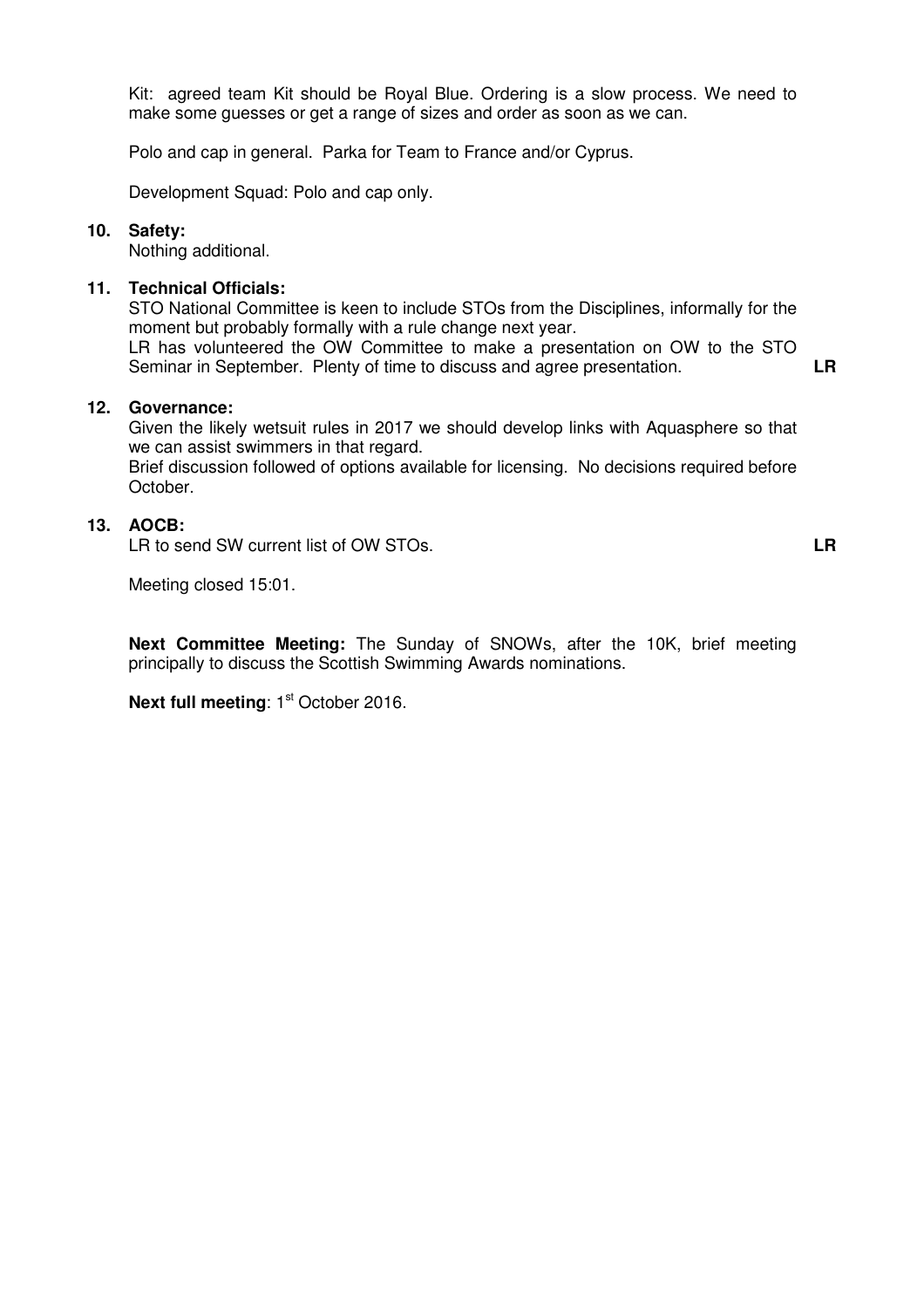# West District Open Water Convenors Report - May 2016

Arrangements under way for the West District Championships in September at Loch Ken. Visited the venue this week and have gone over all our requrements with the staff there. Entry form and licence submitted.

At the last West District delegates meeting in April, Jim Gallacher and Tony Coia came along and gave a presentation on Open Water Safety to everyone. I have had good feedback that the delegates enjoyed this insight into Open Water swimming so thank you to Jim and Tony for coming along and giving this presentation.

Lynne Deans

West District Open Water Convenor